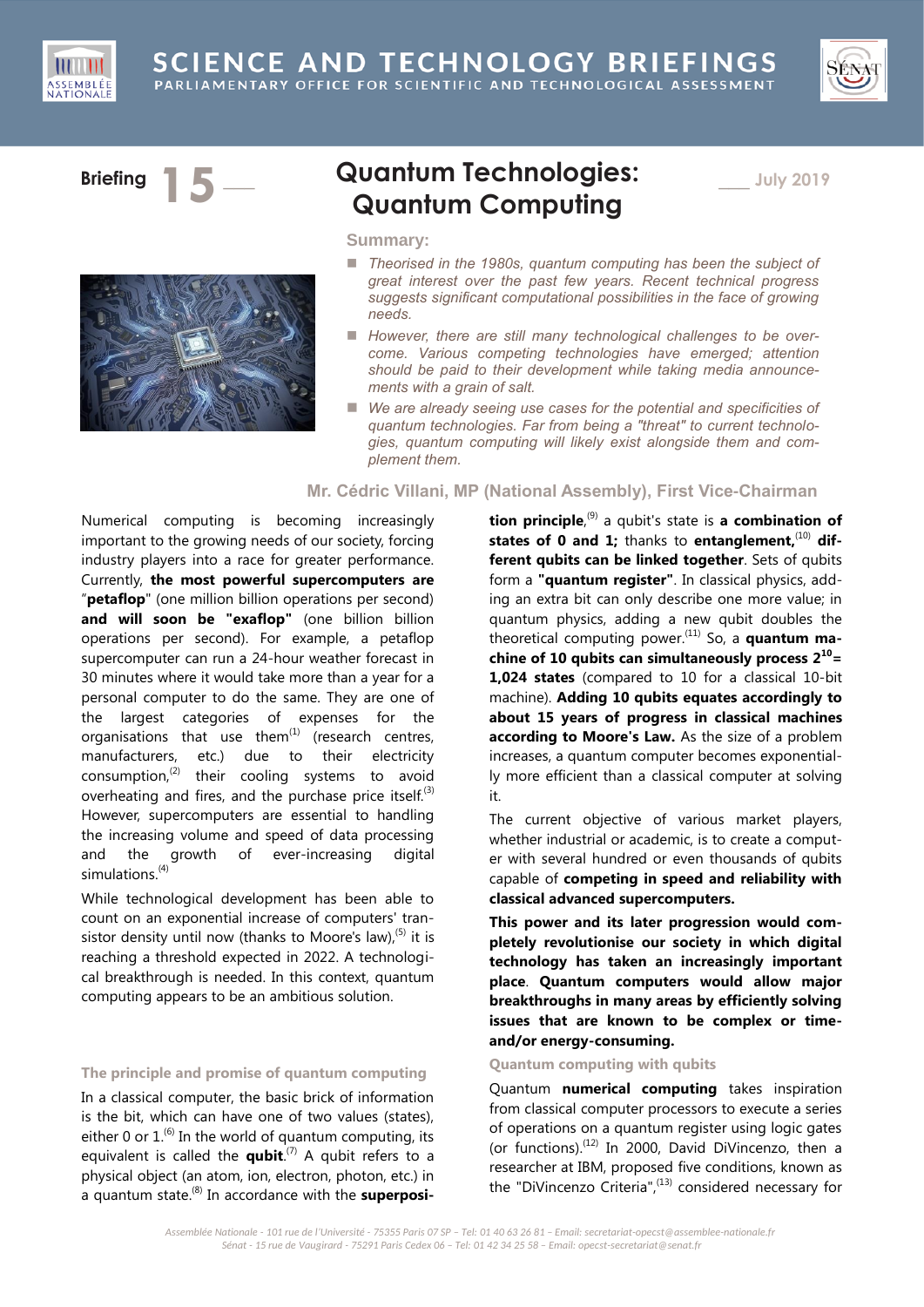a computer to be considered quantum:

- have a **physical medium with well characterised qubits** (whose properties and behaviour are known);

- identify and control these qubits' **initial quantum state**;

- maintain the **quantum coherence** for the time needed for the calculation by isolating the system. As a result of external disturbances, qubits eventually lose their quantum aspect. This is the phenomenon of **decoherence**, (14) which prevents further calculation. The greater the number of entangled qubits, the higher the risk of decoherence;

- be able to **perform all necessary quantum logic gate operations** with a low rate of error and decoherence;

- be able to precisely **measure** qubits' **final state** when the calculation is complete. The observation of a quantum system is probabilistic: it provides the expected result "on average", but it may vary each time the calculation is executed. Therefore, it may be necessary to repeat it several times.<sup>(15)</sup>

**In practice, these criteria are far from easy to fulfil and, despite many announcements, no "quantum" machine fully and completely fulfils them, particularly regarding managing the phenomenon of decoherence.**

**Handling qubit errors**

Quantum computing only makes sense if errors and decoherence remain marginal. In classical computing, when we seek to limit the transmission errors of a message in a "noisy" communication channel, one solution is to send several copies of the message so that at least one of them arrives intact. To limit noise in quantum computing, a similar approach based on **quantum correcting codes** is being considered.<sup>(16)</sup> It consists in **multiplying the physical qubits** (the physical medium of the information) **to make a few logical qubits work** (capable of handling the information perfectly and carrying out the logical calculation). The physical qubits that result in errors will be relayed by the other qubits to complete the operation in progress. With current technology, **the ratio between physical and logical qubits varies between 10<sup>3</sup> and 10<sup>5</sup> . In other words, to operate 50 logical qubits that are available to the user, it takes between 50,000 and 5 million physical qubits**. While recent progress has been aimed at reducing this ratio, we cannot yet exploit this error correction in practice since the most recent quantum machine prototypes only have about **50 physical qubits** whose characteristics vary depending on the technology used.

**The various physical media of information**

**Different forms of qubits are currently being developed at the same time. They each have advantages and drawbacks and varying degrees of**  **maturity.** Among the most technologically advanced is the oldest type of qubit which uses **trapped ions** and was used for the first time in  $1995$ .<sup>(17)</sup> Some ions are held in a cavity (which acts as a trap) and are controlled by electromagnetic pulses (via a laser) that change their quantum state. Currently, systems of 5 to 20 qubits have been made with an error rate on operations of 2 to 5%. Trapped ions have a long decoherence time of about one second, which compensates for the slowness of the logic gates. However, it still seems that large-scale integration will be difficult for this technology. The **cold atoms** technique replaces trapped ions with neutral atoms. $(18)$  In this framework, coherence can be maintained for about a millisecond, while passing a logic gate takes 1 microsecond (1,000 times less time). Finally, **superconducting qubits**<sup>(19)</sup> based on Josephson junctions<sup>(20)</sup> developed in the late 1990s are currently the most commonly used qubits in the form of "transmons". $^{(21)}$  This technique uses a pair of bound electrons<sup>(22)</sup> which, when coupled with a microwave cavity,  $(23)$  induces a slight change of frequency according to the qubit's state so that it can be measured. (24)

Investors are choosing the technology that seems the most promising to them, even though none of these various methods has yet been fully successful. **The scientific challenge is to identify the most costeffective form of qubit in the short or medium term that is best suited for large-scale integration.** For its part, up to now business has seemed to favour superconducting qubits.

**Regularly, announcements are made on the development of quantum processors with an increasing number of qubits**. In 2018, Google announced a system of 72 (superconducting) qubits; $^{(25)}$  in 2017, Intel and IBM reached 49 and 50 qubits respectively<sup>26</sup> (also superconductors). But their performance was not documented, **making it difficult to rigorously evaluate their announcements.** However, each architecture, which is based on a physical support that, in theory, meets the DiVincenzo criteria, has its own characteristics, particularly in terms of coherence time, reliability, etc. **Therefore, it is important to choose an international standard that allows for an objective comparison of qubit quality and accounts for the specificities of each technology.** (27)

Alternative approaches are also emerging. Since 2012, some qubits have been produced using the **spin**(28) **of electrons in a semiconductor material (silicon).** This approach is being explored at CEA-Leti (Grenoble, France), by Intel at the Dutch centre QuTech (*Technische Universiteit* Delft), and UNSW (*University of New South Wales*) in Australia with coherence times that are sufficient to perform calculations. Additionally, using silicon would allow us to adapt the current electronic and microelectronic manufacturing standards and envisage large-scale mass production to **propel France forward in the field of qubit tech-**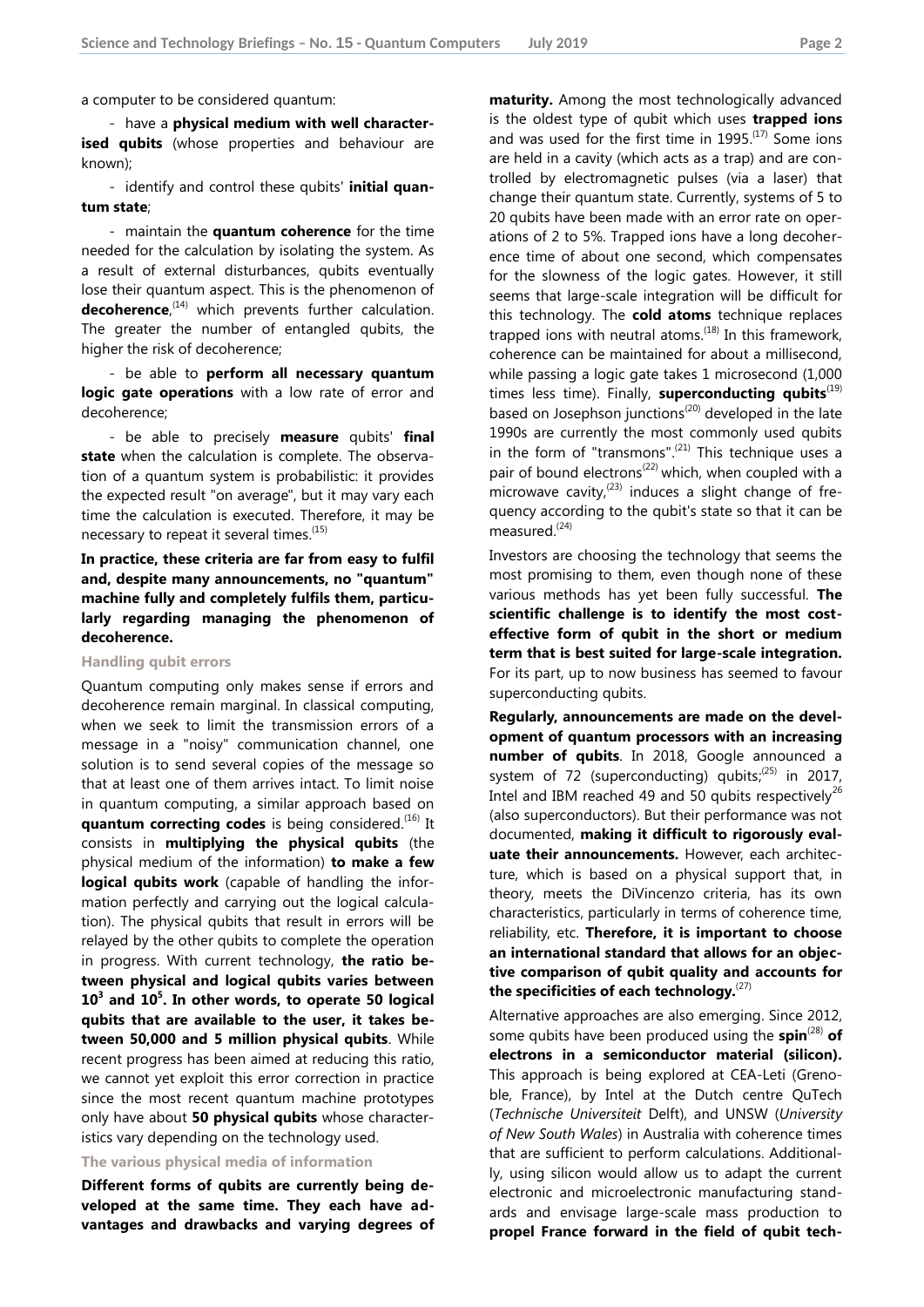#### **nologies**.

**Canadian company D-Wave is developing analogue processors using alternative quantum annealing** which aims to converge a system of several qubits to a final state corresponding to an (optimized) minimum of energy, the final state being the information sought. Starting with 128 qubits in 2011, these machines are now reaching 2,048 qubits.<sup>(29)</sup> Some applications have already been developed in the fields of the science of materials, optimization, or advanced machine learning technology.<sup>(30)</sup> **However, there is a debate in the scientific community about the quantum advantage of these machines over algorithms suited to supercomputers.**

#### **The short- and medium-term outlook for use**

In the short term, and assuming no major technological breakthrough in engineering, we can only build and use NISQ machines (see text box). These require the development of error-tolerant algorithms.

Another way to valorise quantum potential consists in combining one or more quantum processors of a few qubits corrected by an architecture composed of classical bits. These hybrid systems allow us to optimise **each technology's field of expertise** and to use "**quantum acceleration**" for specific needs along the model of powerful graphic processing units (GPU) used for supercomputers. Generally, **quantum computers will no doubt only be able to solve a specific type of problem, not completely substitute classical machines.**

#### **NISQ technology(\*) (***Noisy Intermediate-Scale Quantum technology***):**

In 2018, John Preskill, a physician at Caltech, introduced the technological concept of "NISQ" or "noisy quantum", **mid-sized quantum computers with 50 to 100 physical qubits for which errors are not corrected.** While this limits the complexity of the problems that these machines can solve, it is nonetheless interesting to further this line of research to create an offer for the market that can boost investment in the short term while we wait for "perfect" quantum computers (i.e. with a very low error rate) or computers with a very large number of qubits processed with error correction codes.

**(\*)** PRESKILL, John. "Quantum Computing in the NISQ era and beyond." *Quantum*, 2018, vol. 2, p. 79.

#### **Conclusions and perspectives**

Theorised several decades ago, quantum computers have only begun to attract interest from manufacturers in recent years. However, many technological and theoretical obstacles still need to be overcome before their use becomes widespread and we see "quantum supremacy" over classical computers. Manufacturers have entered into fierce competition with high stakes; they often make impressive announcements that should be taken with a grain of salt, since not all the qubits announced have the same quality. Developing an international qubit standard would make it easier to compare the various technologies. In the most optimistic scenario, the next few years will probably see a cohabitation between classical processors and quantum processors to take advantage of the specificities of each depending on what is needed. In the short term, several dozens of qubits, even imperfect ones, can be useful, especially for the acceleration of optimization problem solving, the marketing of which will enable virtuous cycles of investment that are essential for long-term development.

*The OPECST websites:*

*<http://www.assemblee-nationale.fr/commissions/opecst-index.asp> <http://www.senat.fr/opecst/>*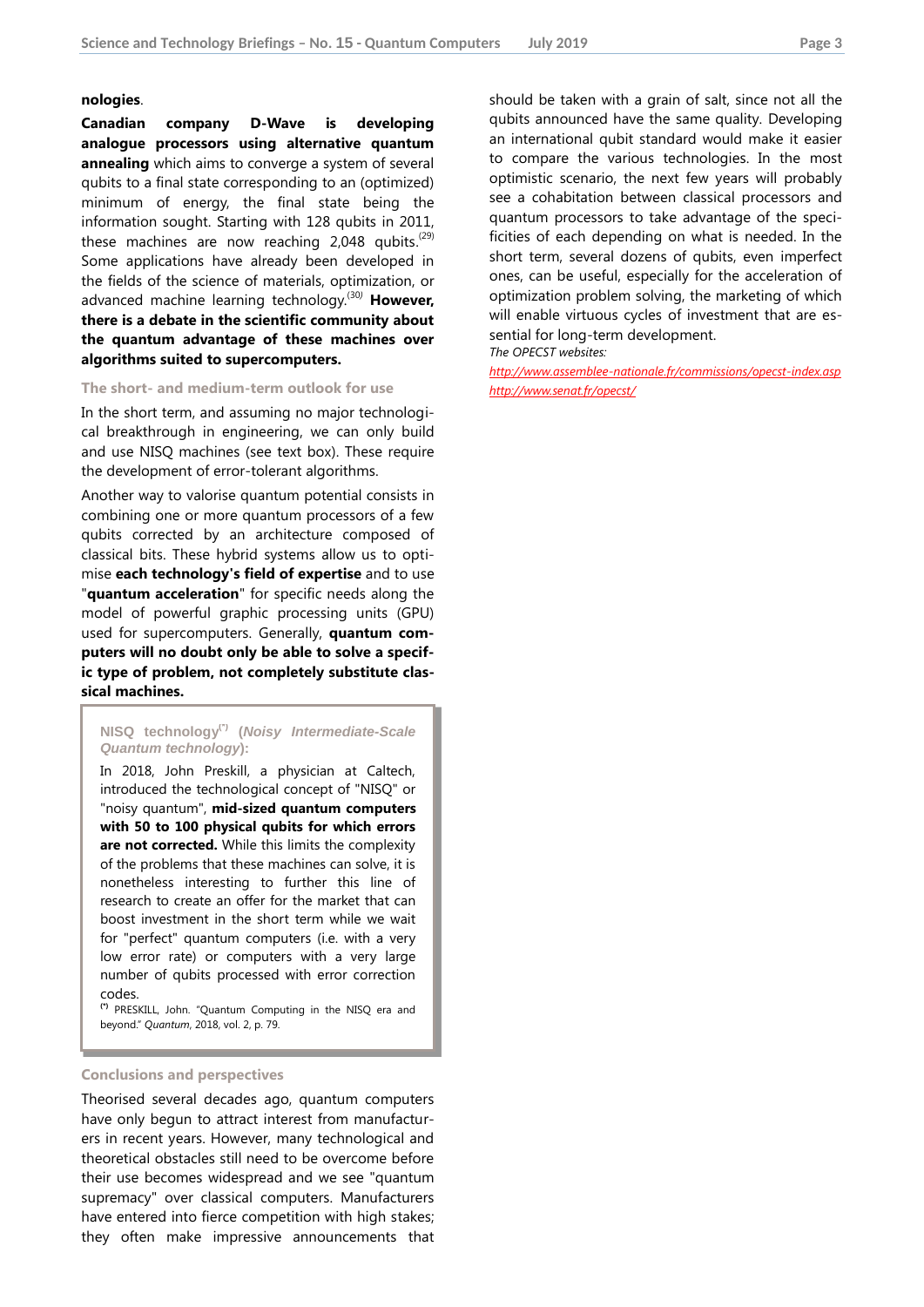# *Experts consulted*

*Mr. Alain Aspect, physicist at the Institut d'Optique (Institute of Optics), member of the Office's Scientific Council.*

*Ms. Astrid Lambrecht, research director at CNRS (French National Centre for Scientific Research), director of the CNRS Institute of Physics (INP/CNRS), member of the Office's scientific council.*

\_\_\_\_\_\_\_\_\_\_\_\_\_\_\_\_\_\_\_\_\_\_\_\_\_\_\_\_\_\_\_\_\_\_\_\_\_\_\_\_\_\_\_\_\_\_\_\_\_\_\_\_\_\_\_\_\_\_\_\_\_\_\_\_\_\_\_\_\_\_\_\_\_\_\_\_\_\_\_\_\_\_\_\_\_\_\_\_\_\_\_\_\_\_\_\_\_\_\_\_\_\_\_\_\_\_\_\_\_\_\_\_\_\_\_\_\_\_\_\_\_\_\_\_

*Ms. Fanny Bouton, a journalist specialising in new technologies.*

*Mr. Antoine Browaeys, Research Director at the Institut d'Optique.*

*Mr. Philippe Chomaz, Executive Scientific Director of the Direction de la recherche fondamentale (Directorate of Fundamental Research) at CEA (French Atomic Energy and Renewable Energy Agency).*

*Mr. Bruno Desruelle, CEO of the start-up Muquans.*

*Mr. Philippe Duluc, Big Data & Security Technical Director at Atos.*

*Mr. Daniel Estève, Research Director and head of the Quantronique group at CEA.*

*Mr. Olivier Ezratty, a consultant specializing in new technologies and the author of the blog "Opinions libres".*

*Mr. Philippe Grangier, Research Director at CNRS and head of the Quantum Optics Group at the Institut d'Optique.*

*Mr. Serge Haroche, Emeritus Professor at the Collège de France and the 2012 Nobel Prize winner in Physics.*

*Mr Christophe Jurczak, Managing Director of the Quantonation Investment Fund.*

*Mr. Iordanis Kerenidis, CNRS research director at the Institut de Recherche en Informatique Fondamentale - RIF (Institute for Fundamental Computing Research).*

*Ms. Pascale Senellart, Research Director at the CNRS Laboratory of Photonics and Nanostructures (LPN) and co-founder of the start-up Quandela.*

*Mr. Miklos Santhas, Research Director at the Laboratoire d'Informatique Algorithmique: Fondements et Applications - LIAFA (Algorithmic Computer Science Laboratory: Foundations and Applications).*

*Mr. Sébastien Tanzilli, Research Director and CNRS Quantum Technologies Project Manager.*

*Mr. Georges Uzbelger, AI/Advanced Analytics Solution at IBM France.*

*Mr. Benoit Valiron, Assistant Professor at Centrale Supélec.*

*Mr. Benoit Wintrebert, Innovation Advisor at the French Ministry of the Armed Forces.*

*Contribution by Mr. Yann Michel, researcher at CNRM/GMAP.*

*Contribution of Mr. Volker Beckmann, Calculation and Data Scientific Assistant Director, National Institute of Nuclear Physics and Particle Physics, CNRS.*

*Scientific coordination by Sarah Tigrine, Scientific Advisor (with support from Mr. Gaëtan Douéneau).*

# *Reference works consulted:*

*- "Comprendre l'informatique quantique" O. Ezratty, November 2018 (e-book)*

*- Reports from the American Academies: National Academies of Science, Engineering, and Medicine. 2018 Quantum Computing: Progress and Prospects. The National Academies Press, Washington, DC. DOI: https://doi.org/10.17226/25196.*

*- "Clefs du CEA" issue no. 66- June 2018 "Révolutions quantiques "*

Note: in concurrence with the Ethics Officer of the French National Assembly, Cédric Villani has recused himself from the ATOS Scientific Council - a non-decision-making body - for the duration of his work on quantum technologies for the Office.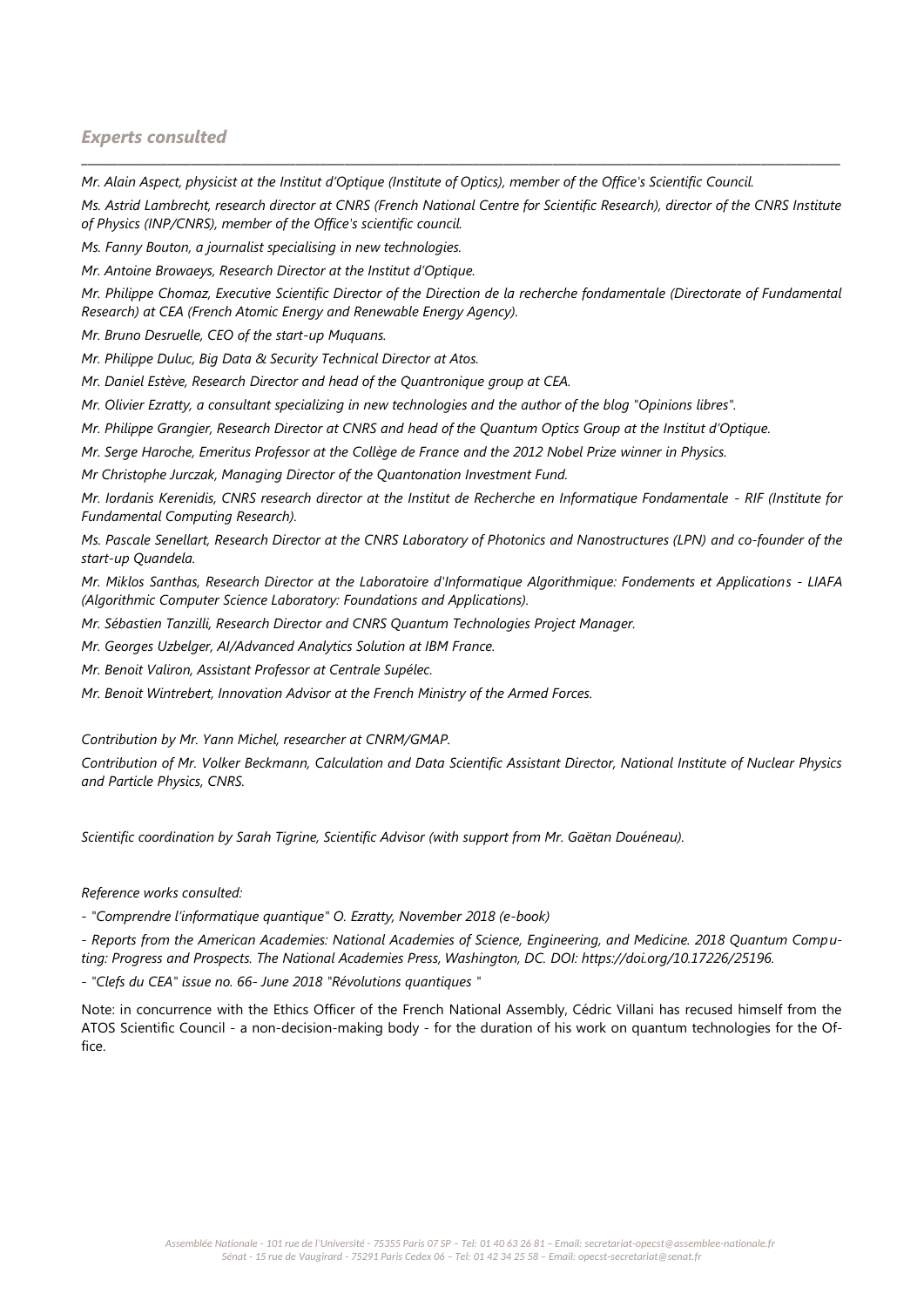# *References*

-

*(1)* The estimated global revenue for high-performance computing (HPC) is currently at around €25-30 billion with an increase of 7% per year, potentially reaching €40 billion in 2022.

*(2)* For example, the US supercomputer Summit (93 petaflops) has a peak consumption of 15 MW, equivalent to the power consumption of 7,000 households.

*(3)* There is little public communication on supercomputers' average selling price, but it can be estimated between €10 and €200 million*.*

*(4)* The global forecast model of Météo-France (ARPEGE) integrates 9x10<sup>8</sup> (nearly a billion) observations per month, uses about 3 million lines of code, and produces more than 10 TB of data per day. "Météo France should multiply its computing power by five thanks to the acquisition of a new supercomputer in 2019 that will come into service in 2020. This investment is essential to Météo France maintaining its current position, requiring investments in heavy computing of €12 to 29 million per year over the 2019-2024 period."

(Source: Senate fact-finding mission "Ecology, sustainable development and mobility", schedule 159 "Expertise, geographic information and meteorology", and annex budget "Air monitoring and exploitation" https://www.senat.fr/commission/fin/pjlf2018/np/np10c/np10c\_mono.html#toc25)

*(5)* In 1965, Gordon E. Moore (one of the three founders of Intel) laid out what we now call Moore's Law: that the density of transistors (the number of transistors per unit of area), from which classical computers derive their power, should double every two years. This prediction has been surprisingly accurate, and process size has steadily shrunk in recent years to reach 10 nm (1 nm =  $10^{-9}$  m) in 2017. However, progress is reaching its physical limits as we are reaching the size of the atom.

*(6)* In a computer, bits are manipulated using electronic components called transistors, which have two states: ON (value 1) and OFF (value 0). Current processors contain around one billion transistors.

*(7)* The term "qubit", a portmanteau of "quantum" and "bit", first appeared in 1995 in a publication written by physicist Benjamin Schumacher in the field of quantum information theory: "Quantum coding", Benjamin Schumacher, *Phys. Rev*. A 51, 2738 - Published 1 April 1995.

*(8)* See Briefing N° 13: "Quantum technologies: introduction and issues" from the Office [http://www2.assemblee](http://www2.assemblee-nationale.fr/content/download/79022/810034/version/2/file/Note_TechnologiesQuantiques_Introduction_versionFinale.pdf)[nationale.fr/content/download/79022/810034/version/2/file/Note\\_TechnologiesQuantiques\\_Introduction\\_versionFinale.pdf](http://www2.assemblee-nationale.fr/content/download/79022/810034/version/2/file/Note_TechnologiesQuantiques_Introduction_versionFinale.pdf)

*(9)* The ability of a quantum body to be in different states at the same time. Therefore, the overall state of a system at a given time becomes a linear combination of all possible states at that instant.

*(10)* When two separate particles (in this case, two qubits) are entangled, their quantum states become bound to each other and cannot be described separately.

*(11)* If a qubit represents the superposition of 2 states, two qubits describe 4 possible states, and three qubits imply the superposition of 8 states...thus, for N quantum bits, there are 2<sup>N</sup> possible states*.*

*(12)* In classical computing, logic gates (AND, OR, NAND, NOR, etc.) describe the basic operations performed on bits. For example, the AND gate inputs 2 bits and returns 1 if each of the two entries is equal to 1 and 0 in the other three cases. These gates have quantum analogues (Hadamard, Pauli gate, etc.), but their behaviour is much more complex to describe.

*(13)* DiVincenzo, David P. "The physical implementation of quantum computation". *Fortschritte der Physik: Progress of Physics*, 2000, vol. 48, no. 9-11, p. 771-783.

*(14)* The phenomenon of decoherence reflects a loss of quantum information due to the system's environment. The system's wave function (the state) is "scattered" by the multiple external interactions and ends up losing its undulatory character and, thus, its quantum behaviour. The notion of decoherence was highlighted in 1970 by the physicist Dieter Zeh, allowing us to better understand the border between the quantum and classical world. Classical objects may just be quantum objects that have undergone decoherence through interaction with their environment.

*(15)* We cannot simply repeat the measurement because it will have destroyed the quantum state*.* In quantum mechanics, observations made on a system modify its state; it is therefore impossible to "read" the value of a qubit without destroying it. This property poses several challenges to quantum algorithms, but it is also one of the keys to the security and inviolability of quantum cryptography protocols.

*(16)* The idea here is similar, but, in quantum mechanics, a state cannot be duplicated: one cannot observe the value of a given qubit to make an identical "backup copy". This challenge is the reason for the complex answers to the issue of correcting qubit errors.

*(17)* Monroe, Chris, Meekhof, D. M., King, B. E., et al. "Demonstration of a fundamental quantum logic gate". *Physical review letters*, 1995, vol. 75, no 25, p. 4714.

*(18)* Ions are atoms to which electrons have been added or removed.

*(19)* A superconductive material does not apply any resistance to the passage of an electric current and, therefore, dissipates no energy. However, it does work in the cold: -271.3°C (1.8 degrees above absolute zero).

*(20)* The Josephson effect refers to the appearance of a current between two superconducting layers, themselves separated by a nonsuperconductive insulating or conductive material. Quantum mechanics provides the "tunnel effect" between these two layers, i.e. the ability for an electron to cross the potential inductance barrier, even if its energy is less than the minimum energy required to cross this barrier (Josephson junction).

*(21) T*ransmons, which refer to "*transmission-line shunted plasma oscillation qubit*", were developed at Yale University in 2007 (Koch, Jens, et al. "Charge-insensitive qubit design derived from the Cooper pair box." *Physical Review A 76.4* (2007): 042319.).